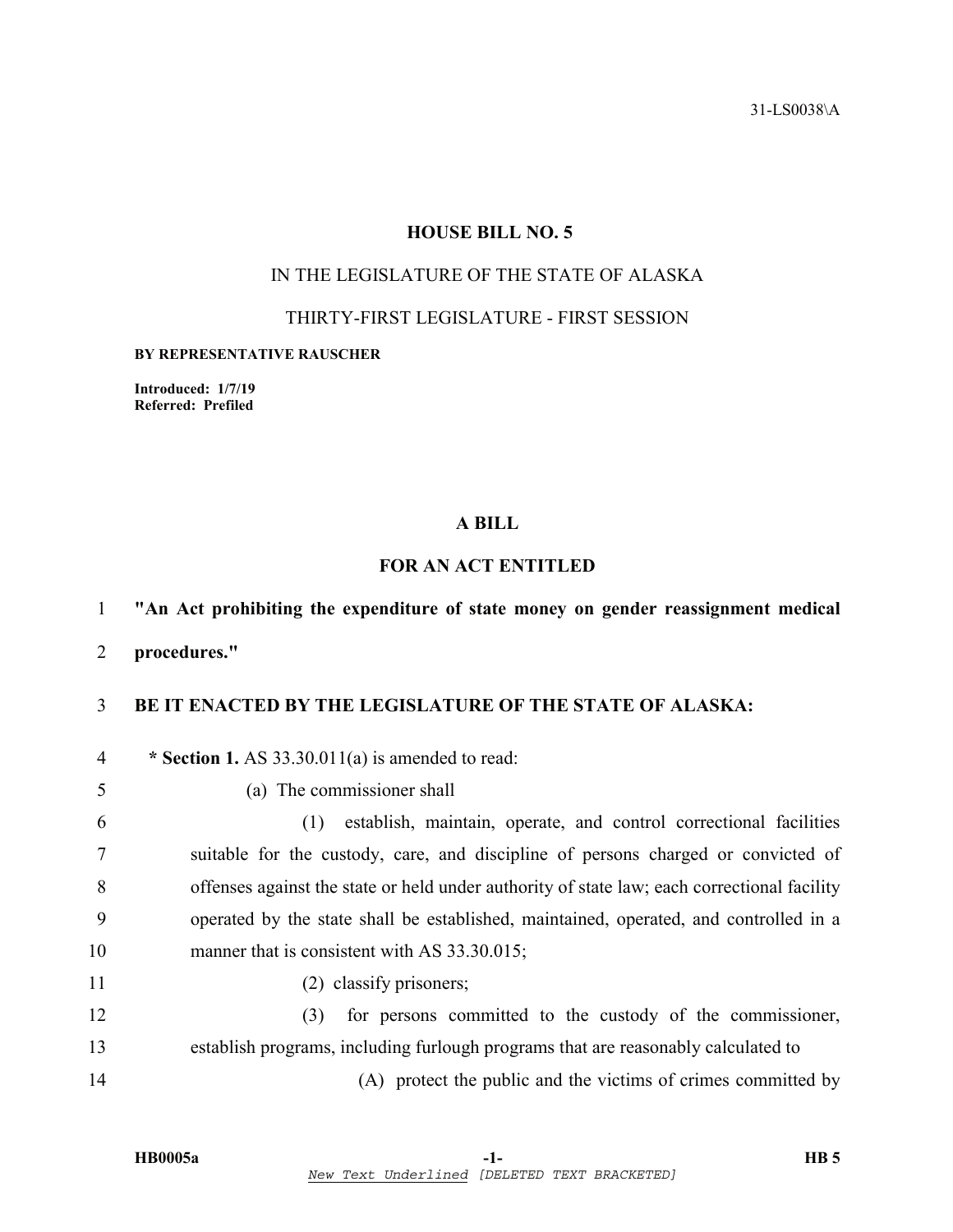| $\mathbf{1}$   | prisoners;                                                                             |
|----------------|----------------------------------------------------------------------------------------|
| $\overline{2}$ | (B) maintain health;                                                                   |
| 3              | (C) create or improve occupational skills;                                             |
| 4              | (D) enhance educational qualifications;                                                |
| 5              | (E) support court-ordered restitution; and                                             |
| 6              | (F) otherwise provide for the rehabilitation and reformation of                        |
| 7              | prisoners, facilitating their reintegration into society;                              |
| 8              | (4) subject to AS $33.30.028(e)$ , provide necessary                                   |
| 9              | (A) medical services for prisoners in correctional facilities or                       |
| 10             | who are committed by a court to the custody of the commissioner, including             |
| 11             | examinations for communicable and infectious diseases;                                 |
| 12             | psychological or psychiatric treatment if a physician or<br>(B)                        |
| 13             | other health care provider, exercising ordinary skill and care at the time of          |
| 14             | observation, concludes that                                                            |
| 15             | (i) a prisoner exhibits symptoms of a serious disease or                               |
| 16             | injury that is curable or may be substantially alleviated; and                         |
| 17             | (ii) the potential for harm to the prisoner by reason of                               |
| 18             | delay or denial of care is substantial; and                                            |
| 19             | (C) assessment or screening of the risks and needs of offenders                        |
| 20             | who may be vulnerable to harm, exploitation, or recidivism as a result of fetal        |
| 21             | alcohol syndrome, fetal alcohol spectrum disorder, or another brain-based              |
| 22             | disorder;                                                                              |
| 23             | (5) establish minimum standards for sex offender treatment programs                    |
| 24             | offered to persons who are committed to the custody of the commissioner;               |
| 25             | (6) provide for fingerprinting in correctional facilities in accordance                |
| 26             | with AS 12.80.060;                                                                     |
| 27             | (7) establish a program to conduct assessments of the risks and needs                  |
| 28             | of offenders sentenced to serve a term of incarceration of 30 days or more and provide |
| 29             | to the legislature, by electronic means, by January 15, 2017, and thereafter by        |
| 30             | January 15, preceding the first regular session of each legislature, a report          |
| 31             | summarizing the findings and results of the program; the program must include a        |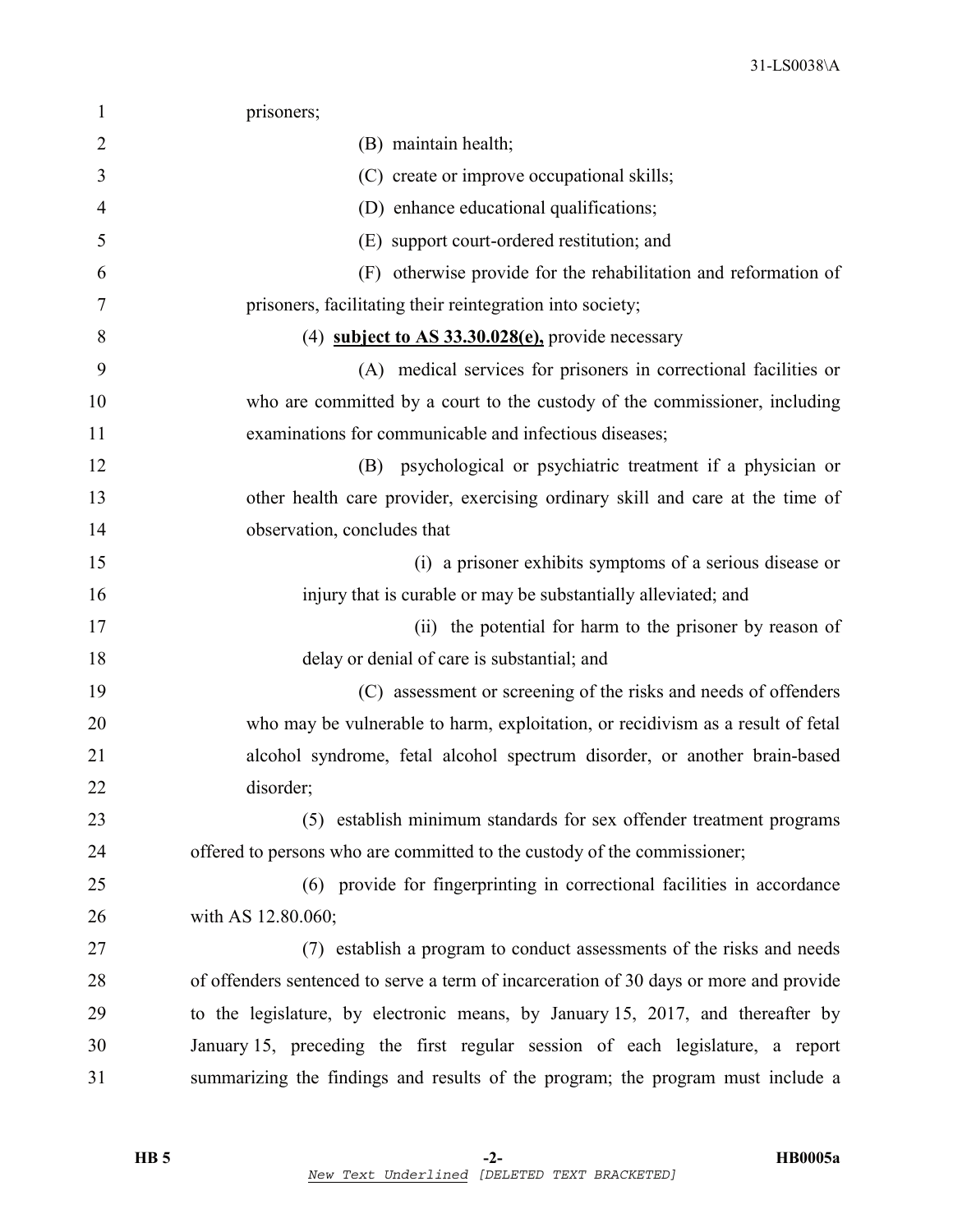| $\mathbf{1}$   | requirement for an assessment before a prisoner's release on parole, furlough, or     |
|----------------|---------------------------------------------------------------------------------------|
| $\overline{2}$ | electronic monitoring from a correctional facility;                                   |
| 3              | (8) establish a procedure that provides for each prisoner required to                 |
| 4              | serve an active term of imprisonment of 30 days or more a written case plan that      |
| 5              | (A) is provided to the prisoner within 90 days after sentencing;                      |
| 6              | (B) is based on the results of the assessment of the prisoner's                       |
| 7              | risks and needs under (7) of this subsection;                                         |
| 8              | (C) includes a requirement to follow the rules of the institution;                    |
| 9              | (D) is modified when necessary for changes in classification,                         |
| 10             | housing status, medical or mental health, and resource availability;                  |
| 11             | includes participation in programming that addresses the<br>(E)                       |
| 12             | needs identified in the assessment;                                                   |
| 13             | (9) establish a program to begin reentry planning with each prisoner                  |
| 14             | serving an active term of imprisonment of 90 days or more; reentry planning must      |
| 15             | begin at least 90 days before release on furlough or probation or parole; the reentry |
| 16             | program must include                                                                  |
| 17             | (A) a written reentry plan for each prisoner completed upon                           |
| 18             | release on furlough or probation or parole that includes information on the           |
| 19             | prisoner's proposed                                                                   |
| 20             | (i) residence;                                                                        |
| 21             | (ii) employment or alternative means of support;                                      |
| 22             | (iii) treatment options;                                                              |
| 23             | (iv) counseling services;                                                             |
| 24             | (v) education or job training services;                                               |
| 25             | (B) any other requirements for successful transition back to the                      |
| 26             | community, including electronic monitoring or furlough for the period between         |
| 27             | a scheduled parole hearing and parole eligibility;                                    |
| 28             | (C) coordination with the Department of Labor and Workforce                           |
| 29             | Development to provide access, after release, to job training and employment          |
| 30             | assistance;                                                                           |
| 31             | (10) for offenders under electronic monitoring, establish                             |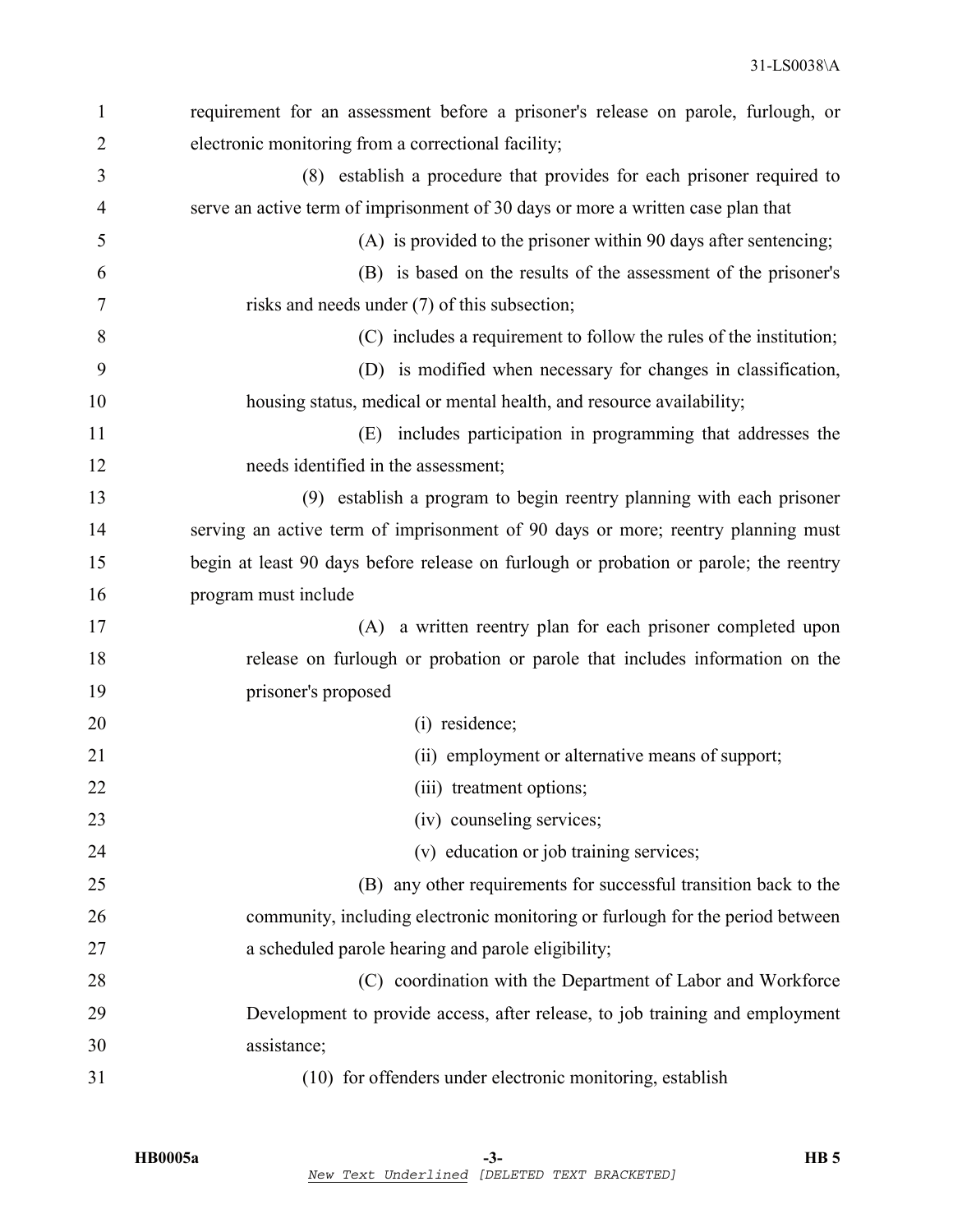| $\mathbf{1}$   | (A) minimum standards for electronic monitoring, which may                                  |
|----------------|---------------------------------------------------------------------------------------------|
| $\overline{2}$ | include the requirement of active, real-time monitoring using global                        |
| 3              | positioning systems; and                                                                    |
| $\overline{4}$ | procedures for oversight and approving electronic<br>(B)                                    |
| 5              | monitoring programs and systems provided by private contractors; and                        |
| 6              | (11) assist a prisoner in obtaining a valid state identification card if the                |
| 7              | prisoner does not have a valid state identification card before the prisoner's release; the |
| 8              | department shall pay the application fee for the identification card.                       |
| 9              | * Sec. 2. AS $33.30.028(a)$ is amended to read:                                             |
| 10             | (a) Notwithstanding any other provision of law, the liability for payment of                |
| 11             | the costs of medical, psychological, and psychiatric care provided or made available to     |
| 12             | a prisoner committed to the custody of the commissioner is, subject to (b) and (e) of       |
| 13             | this section, the responsibility of the prisoner and the                                    |
| 14             | (1) prisoner's insurer if the prisoner is insured under existing individual                 |
| 15             | health insurance, group health insurance, or any prepaid medical coverage;                  |
| 16             | (2) Department of Health and Social Services if the prisoner is eligible                    |
| 17             | for assistance under AS 47.07 or AS 47.25.120 - 47.25.300;                                  |
| 18             | United States Department of Veterans Affairs if the prisoner is<br>(3)                      |
| 19             | eligible for veterans' benefits that entitle the prisoner to reimbursement for the medical  |
| 20             | care or medical services;                                                                   |
| 21             | (4) United States Public Health Service, the Indian Health Service, or                      |
| 22             | any affiliated group or agency if the prisoner is a Native American and is entitled to      |
| 23             | medical care from those agencies or groups; and                                             |
| 24             | (5) parent or guardian of the prisoner if the prisoner is under the age of                  |
| 25             | 18.                                                                                         |
| 26             | * Sec. 3. AS 33.30.028 is amended by adding a new subsection to read:                       |
| 27             | The department may not pay for any portion of the cost of a gender<br>(e)                   |
| 28             | reassignment medical procedure. In this subsection, "gender reassignment medical            |
| 29             | procedure" means a surgery or pharmaceutical drug therapy performed or supervised           |
| 30             | by a physician for the purpose of physiologically changing a person's sex.                  |
| 31             | * Sec. 4. AS $39.30.090(a)$ is amended to read:                                             |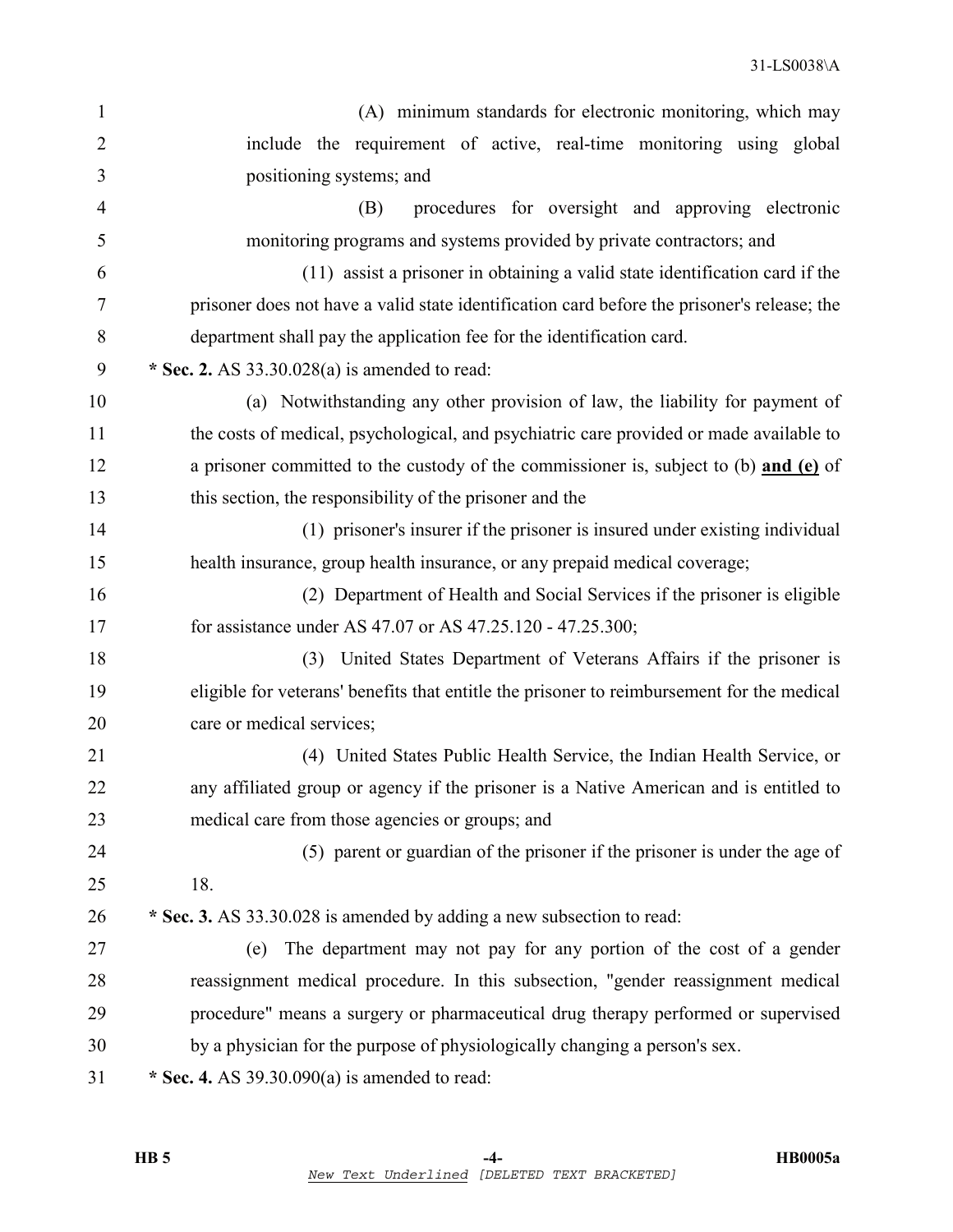1 (a) The Department of Administration may obtain a policy or policies of group 2 insurance covering state employees, persons entitled to coverage under AS 14.25.168, 3 14.25.480, AS 22.25.090, AS 39.35.535, 39.35.880, or former AS 39.37.145, 4 employees of other participating governmental units, or persons entitled to coverage 5 under AS 23.15.136, subject to **AS 39.30.093 and** the following conditions:

6 (1) a group insurance policy shall provide one or more of the following 7 benefits: life insurance, accidental death and dismemberment insurance, weekly 8 indemnity insurance, hospital expense insurance, surgical expense insurance, dental 9 expense insurance, audiovisual insurance, or other medical care insurance;

10 (2) each eligible employee of the state, the spouse and the unmarried 11 children chiefly dependent on the eligible employee for support, and each eligible 12 employee of another participating governmental unit shall be covered by the group 13 policy, unless exempt under regulations adopted by the commissioner of 14 administration;

15 (3) a governmental unit may participate under a group policy if

16 (A) its governing body adopts a resolution authorizing 17 **participation and payment of required premiums;** 

18 (B) a certified copy of the resolution is filed with the 19 Department of Administration; and

20 (C) the commissioner of administration approves the 21 participation in writing;

22 (4) in procuring a policy of group health or group life insurance as 23 provided under this section or excess loss insurance as provided in AS 39.30.091, the 24 Department of Administration shall comply with the dual choice requirements of 25 AS 21.86.310, and shall obtain the insurance policy from an insurer authorized to 26 transact business in the state under AS 21.09, a hospital or medical service corporation 27 authorized to transact business in this state under AS 21.87, or a health maintenance 28 organization authorized to operate in this state under AS 21.86; an excess loss 29 insurance policy may be obtained from a life or health insurer authorized to transact 30 business in this state under AS 21.09 or from a hospital or medical service corporation 31 authorized to transact business in this state under AS 21.87;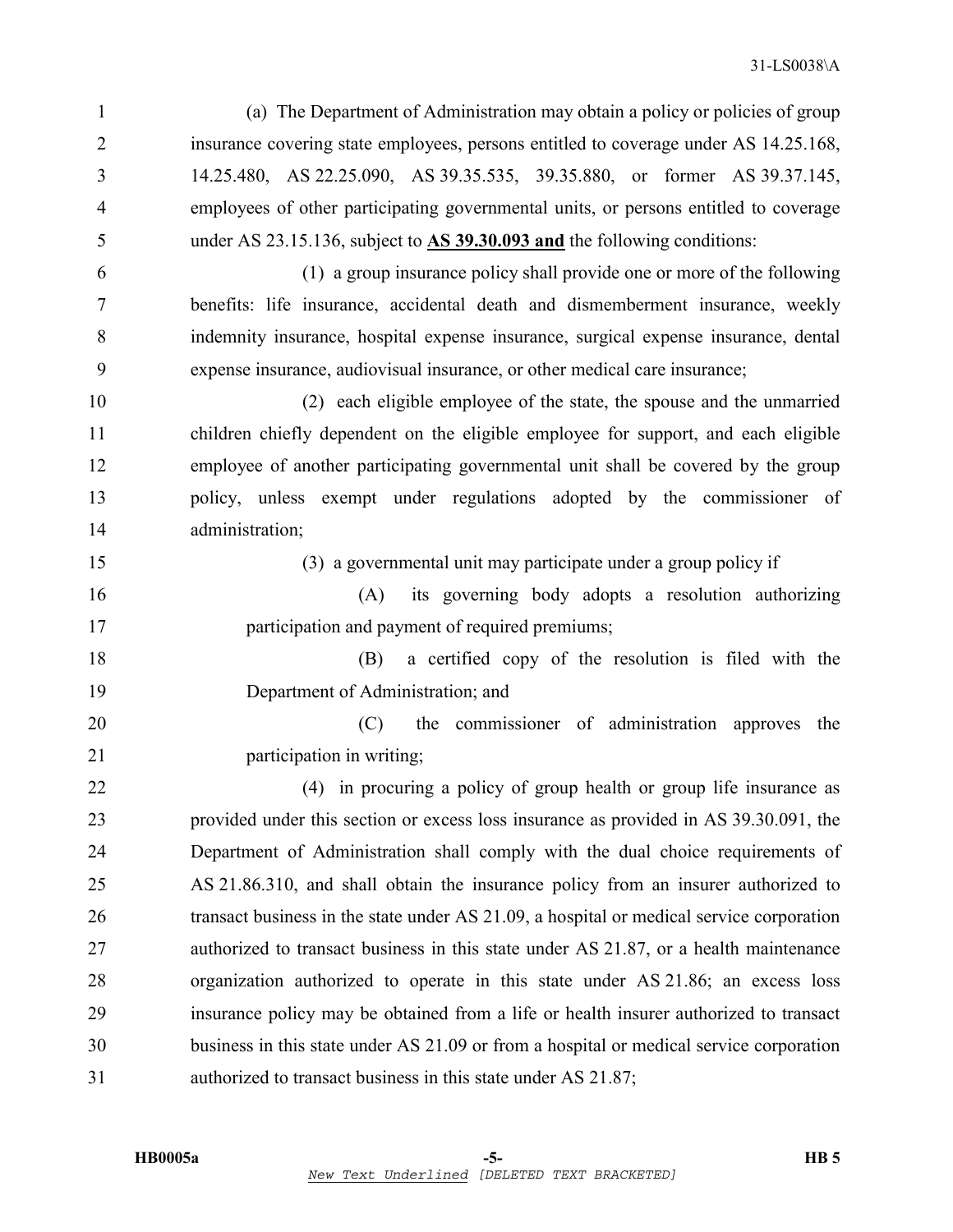1 (5) the Department of Administration shall make available bid 2 specifications for desired insurance benefits or for administration of benefit claims and 3 payments to (A) all insurance carriers authorized to transact business in this state 4 under AS 21.09 and all hospital or medical service corporations authorized to transact 5 business under AS 21.87 who are qualified to provide the desired benefits; and (B) 6 insurance carriers authorized to transact business in this state under AS 21.09, hospital 7 or medical service corporations authorized to transact business under AS 21.87, and 8 third-party administrators licensed to transact business in this state and qualified to 9 provide administrative services; the specifications shall be made available at least once 10 every five years; the lowest responsible bid submitted by an insurance carrier, hospital 11 or medical service corporation, or third-party administrator with adequate servicing 12 facilities shall govern selection of a carrier, hospital or medical service corporation, or 13 third-party administrator under this section or the selection of an insurance carrier or a 14 hospital or medical service corporation to provide excess loss insurance as provided in 15 AS 39.30.091;

16 (6) if the aggregate of dividends payable under the group insurance 17 policy exceeds the governmental unit's share of the premium, the excess shall be 18 applied by the governmental unit for the sole benefit of the employees;

19 (7) a person receiving benefits under AS 14.25.110, AS 22.25, 20 AS 39.35, or former AS 39.37 may continue the life insurance coverage that was in 21 effect under this section at the time of termination of employment with the state or 22 participating governmental unit;

23 (8) a person electing to have insurance under (7) of this subsection 24 shall pay the cost of this insurance;

25 (9) for each permanent part-time employee electing coverage under 26 this section, the state shall contribute one-half the state contribution rate for permanent 27 full-time state employees, and the permanent part-time employee shall contribute the 28 other one-half:

29 (10) a person receiving benefits under AS 14.25, AS 22.25, AS 39.35, 30 or former AS 39.37 may obtain auditory, visual, and dental insurance for that person 31 and eligible dependents under this section; the level of coverage for persons over 65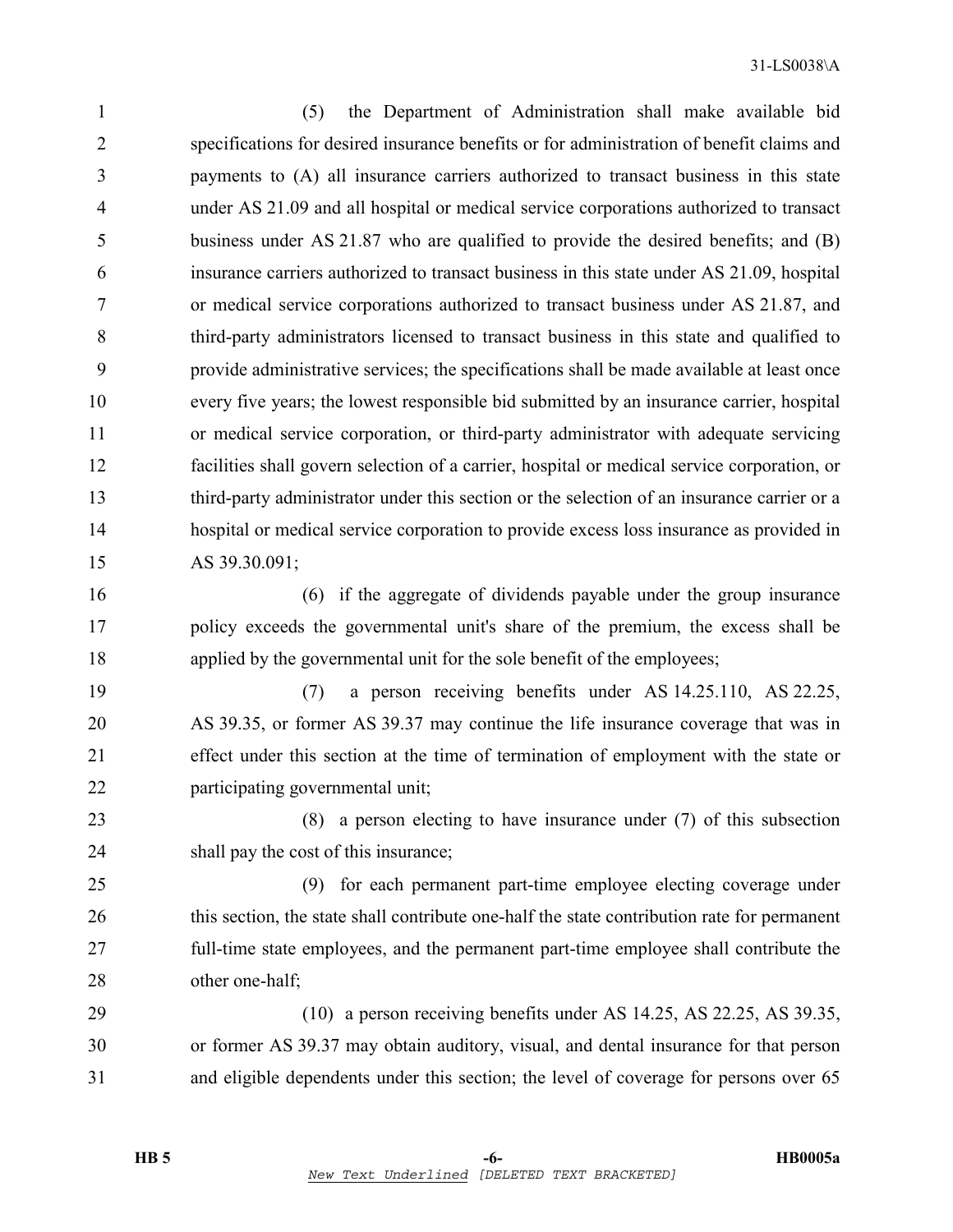1 shall be the same as that available before reaching age 65 except that the benefits 2 payable shall be supplemental to any benefits provided under the federal old age, 3 survivors, and disability insurance program; a person electing to have insurance under 4 this paragraph shall pay the cost of the insurance; the commissioner of administration 5 shall adopt regulations implementing this paragraph;

6 (11) a person receiving benefits under AS 14.25, AS 22.25, AS 39.35, 7 or former AS 39.37 may obtain long-term care insurance for that person and eligible 8 dependents under this section; a person who elects insurance under this paragraph 9 shall pay the cost of the insurance premium; the commissioner of administration shall 10 adopt regulations to implement this paragraph;

11 (12) each licensee holding a current operating agreement for a vending 12 facility under AS 23.15.010 - 23.15.210 shall be covered by the group policy that 13 applies to governmental units other than the state.

14 **\* Sec. 5.** AS 39.30.091 is amended to read:

15 **Sec. 39.30.091. Authorization for self-insurance and excess loss insurance.**  16 Notwithstanding AS 21.86.310 or AS 39.30.090, **and subject to AS 39.30.093,** the 17 Department of Administration may provide, by means of self-insurance, one or more 18 of the benefits listed in AS 39.30.090(a)(1) for state employees eligible for the benefits 19 by law or under a collective bargaining agreement and for persons receiving benefits 20 under AS 14.25, AS 22.25, AS 39.35, or former AS 39.37, and their dependents. The 21 department shall procure any necessary excess loss insurance under AS 39.30.090.

22 **\* Sec. 6.** AS 39.30 is amended by adding a new section to read:

23 **Sec. 39.30.093. Gender reassignment medical procedures not covered.** The 24 Department of Administration may not provide as part of a benefit under this chapter 25 insurance coverage for a gender reassignment medical procedure. In this section, 26 "gender reassignment medical procedure" means a surgery or pharmaceutical drug 27 therapy performed or supervised by a physician for the purpose of physiologically 28 changing a person's sex.

29 **\* Sec. 7.** AS 47.07 is amended by adding a new section to read:

30 **Sec. 47.07.069. Payment for gender reassignment medical procedures**  31 **prohibited.** Notwithstanding any other provision of this chapter, the department may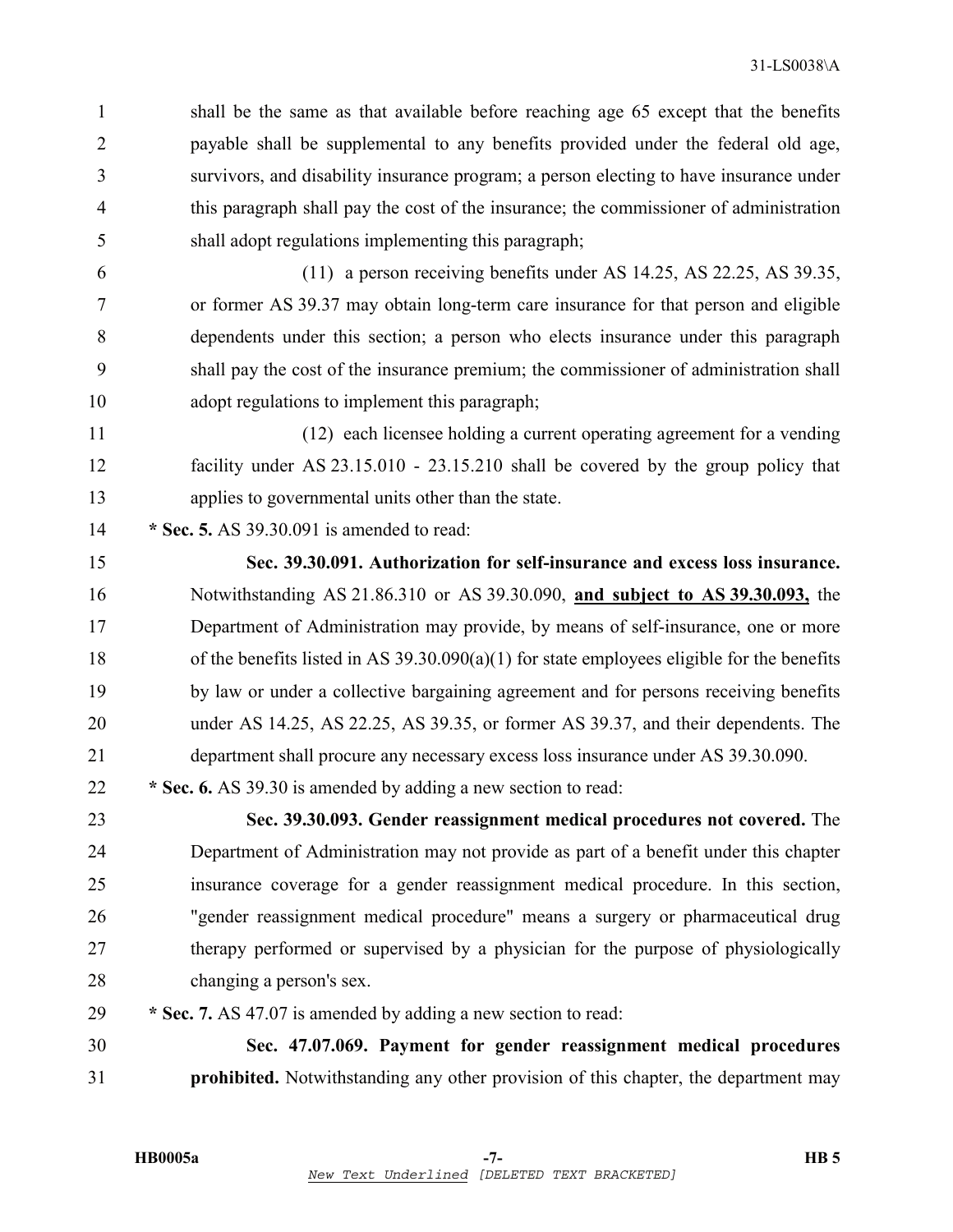| 1              | not pay for or reimburse the cost of a gender reassignment medical procedure. In this |
|----------------|---------------------------------------------------------------------------------------|
| $\overline{2}$ | section, "gender reassignment medical procedure" means a surgery or pharmaceutical    |
| 3              | drug therapy performed or supervised by a physician for the purpose of                |
| $\overline{4}$ | physiologically changing a person's sex.                                              |
| 5              | * Sec. 8. AS 47.08.050 is amended to read:                                            |
| 6              | Sec. 47.08.050. Services excluded from coverage. Annually, the committee              |
| $\overline{7}$ | shall determine in light of appropriated funds and expected need the medical expenses |
| 8              | reimbursable under AS 47.08.010 - 47.08.140, except that the following are not        |
| 9              | reimbursable:                                                                         |
| 10             | (1) dentistry and optometry unless prescribed by a licensed dentist or                |
| 11             | physician as medically necessary as the result of the injury or illness;              |
| 12             | (2) elective medical or surgical procedures;                                          |
| 13             | (3) drugs and medications not prescribed by a licensed physician;                     |
| 14             | services received as a result of a pregnancy or birth without<br>(4)                  |
| 15             | unusual complications;                                                                |
| 16             | (5) private psychological or psychiatric treatment or private alcoholism              |
| 17             | treatment, unless not available from public agencies or programs;                     |
| 18             | chiropractic services and services provided by a person who<br>(6)                    |
| 19             | practices naturopathy;                                                                |
| 20             | (7) services not of a medical nature;                                                 |
| 21             | (8) medical services currently provided to persons in the custody of the              |
| 22             | Department of Corrections;                                                            |
| 23             | (9) costs incurred before July 1976;                                                  |
| 24             | (10) gender reassignment medical procedures; in this paragraph,                       |
| 25             | "gender reassignment medical procedure" means a surgery or pharmaceutical             |
| 26             | drug therapy performed or supervised by a doctor for the purpose of                   |
| 27             | physiologically changing a person's sex.                                              |
| 28             | * Sec. 9. AS 47.25.120 is amended by adding a new subsection to read:                 |
| 29             | (b) Notwithstanding (a) of this section and the other provisions of this chapter,     |
| 30             | the department may not pay for or reimburse the cost of a gender reassignment         |
| 31             | medical procedure. In this subsection, "gender reassignment medical procedure"        |